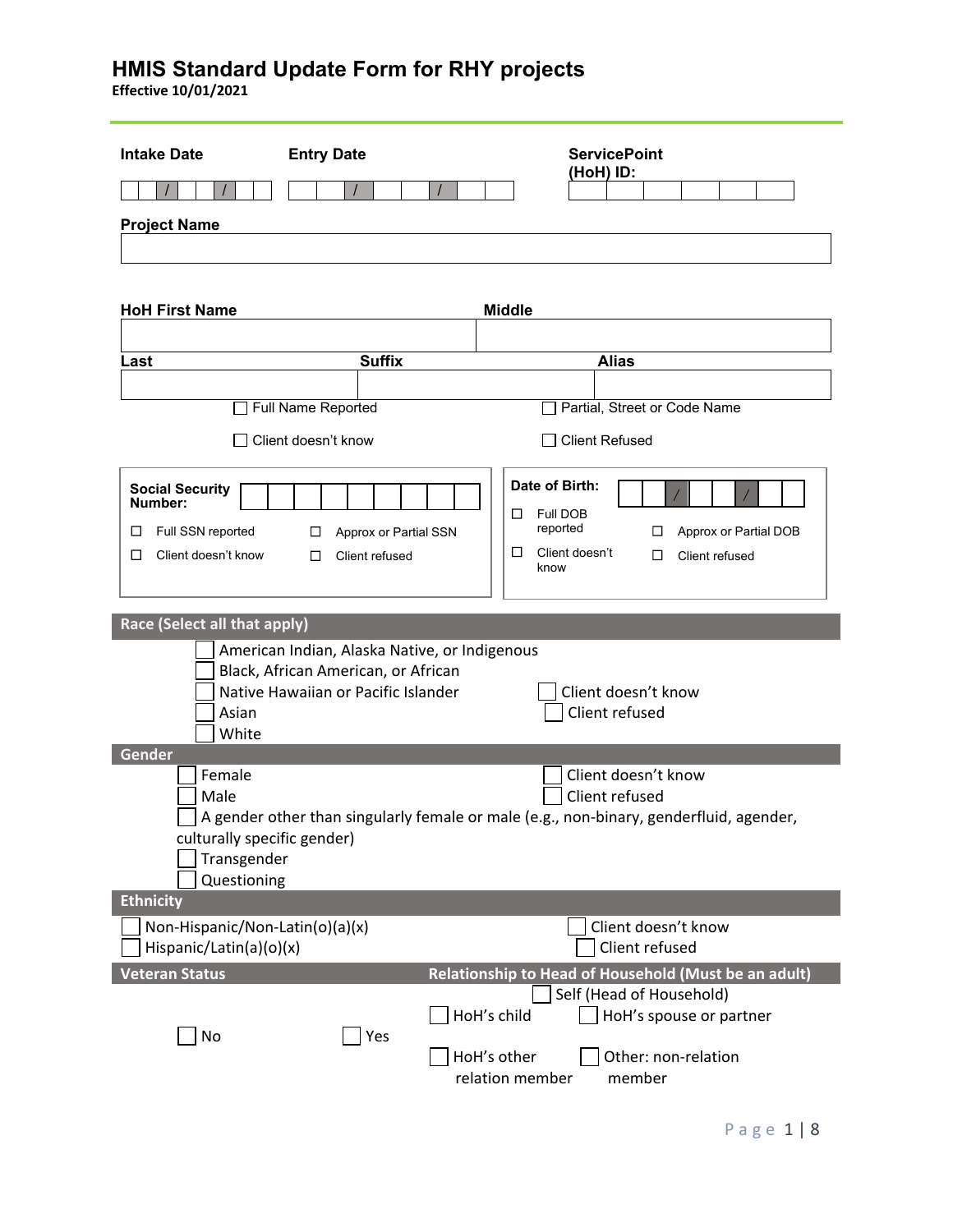| <b>Health Insurance</b>                   |                                          |
|-------------------------------------------|------------------------------------------|
| No                                        | Client doesn't know                      |
| Yes (identify source below)               | Client refused                           |
| Source:                                   |                                          |
| Medicaid                                  | Medicare                                 |
| State Children's Health Insurance (KCHIP) | <b>VA Medical Services</b>               |
| <b>Employer-Provided Health Insurance</b> | Health Insurance obtained through COBRA  |
| Private Pay Health Insurance              | <b>State Health Insurance for Adults</b> |
| Indian Health Services Program            | Other:                                   |

| <b>Disability</b>                                                                                                                |                                                                                                                                                                                             |                              |                                       |                                               |                                 |                 |  |
|----------------------------------------------------------------------------------------------------------------------------------|---------------------------------------------------------------------------------------------------------------------------------------------------------------------------------------------|------------------------------|---------------------------------------|-----------------------------------------------|---------------------------------|-----------------|--|
|                                                                                                                                  | Do you have a physical, mental or emotional Impairment, a post-traumatic stress disorder, or<br>brain injury; a development disability, HIV/AIDS, or a diagnosable substance abuse problem? |                              |                                       |                                               |                                 |                 |  |
| No.                                                                                                                              |                                                                                                                                                                                             | Yes (indicate type(s) below) |                                       | Client doesn't know                           |                                 | Client refused  |  |
|                                                                                                                                  |                                                                                                                                                                                             |                              |                                       |                                               |                                 |                 |  |
|                                                                                                                                  | <b>Physical</b>                                                                                                                                                                             | <b>Mental Health</b>         | <b>Chronic</b><br>Health<br>Condition | <b>Alcohol</b><br><b>Drugs</b><br><b>Both</b> | <b>Developmental</b>            | <b>HIV/AIDS</b> |  |
| Expected to be of<br>long-continued and<br>indefinite duration<br>and substantially<br>impairs ability to<br>live independently: | Yes<br>$\Box$<br>П<br>No                                                                                                                                                                    | Yes<br>No.                   | Yes<br>No.<br>П                       | Yes<br>No                                     | Yes<br>$\mathsf{L}$<br>П<br>No. | Yes<br>No.      |  |

| <b>Income</b>                                       |                |  |  |  |
|-----------------------------------------------------|----------------|--|--|--|
| No/None at all<br>Yes (identify source and amounts) |                |  |  |  |
| Client refused<br>Client doesn't know               |                |  |  |  |
| <b>Source</b>                                       | <b>Amount:</b> |  |  |  |
| Earned income (i.e., employment income)             | \$<br>. 00     |  |  |  |
| Unemployment Insurance                              | \$<br>. 00     |  |  |  |
| Supplemental Security Income (SSI)                  | \$<br>. 00     |  |  |  |
| Social Security Disability Income (SSDI)            | \$<br>00       |  |  |  |
| <b>Retirement Income from Social Security</b>       | \$<br>.00      |  |  |  |
| VA Service-Connected Disability                     | \$<br>.00      |  |  |  |
| Compensation                                        |                |  |  |  |
| VA Non-Service-Connected Disability Pension         | \$<br>.00      |  |  |  |
| <b>Worker's Compensation</b>                        | \$<br>.00      |  |  |  |
| <b>Temporary Assistance for Needy Families</b>      | \$<br>. 00     |  |  |  |
| TANF)                                               |                |  |  |  |
| General Assistance (GA)                             | \$<br>00       |  |  |  |
| Private disability Insurance                        | \$<br>00       |  |  |  |
| Pension or retirement income from a former          | \$<br>.00      |  |  |  |
| job                                                 |                |  |  |  |
| <b>Child Support</b>                                | \$<br>. 00     |  |  |  |
| Alimony or other spousal support                    | \$<br>. 00     |  |  |  |
| Other source:                                       | \$<br>. 00     |  |  |  |
| <b>Total Monthly Income:</b>                        | \$             |  |  |  |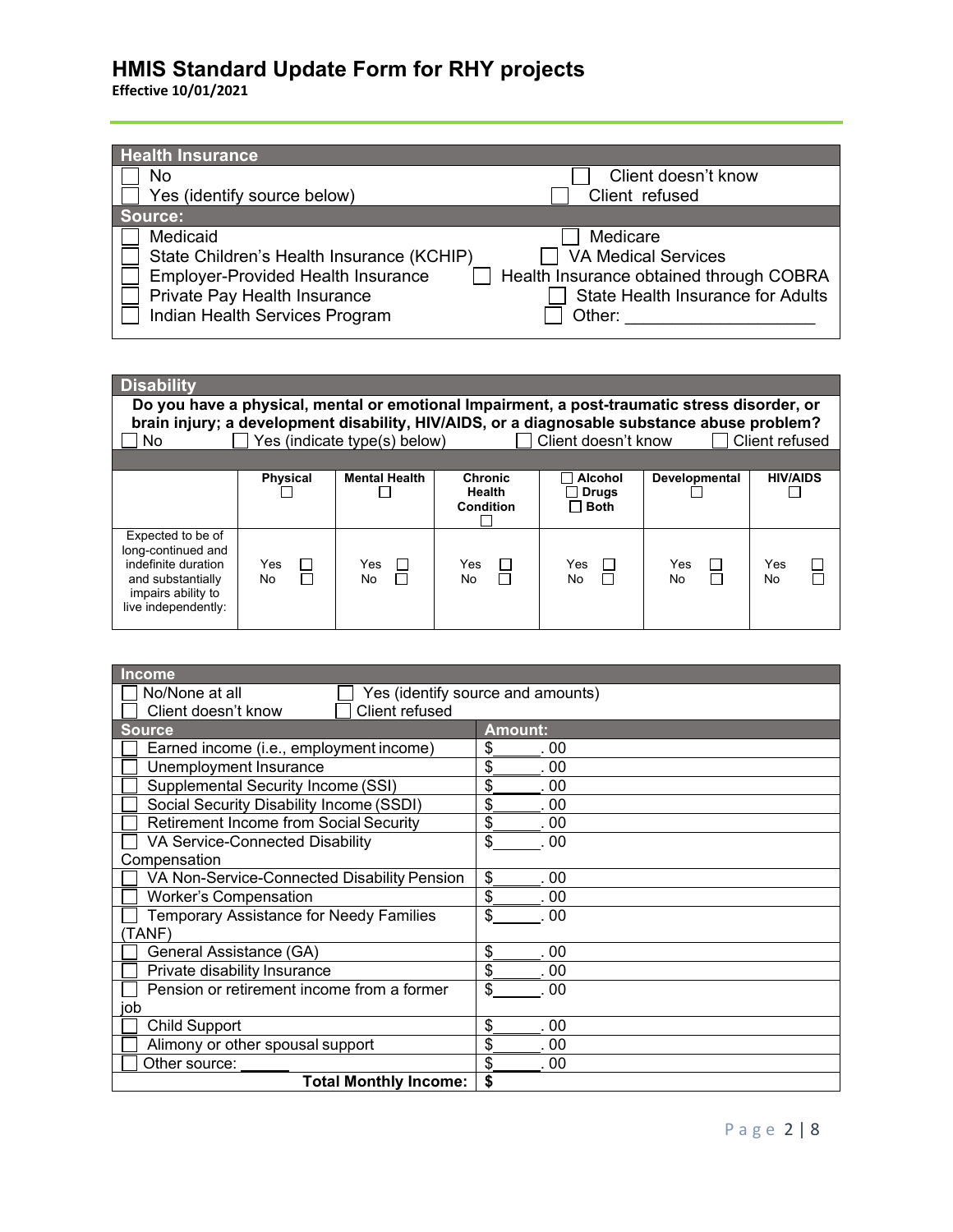| <b>Non-Cash Benefits</b>                         |                                                                                |
|--------------------------------------------------|--------------------------------------------------------------------------------|
| No/None at all                                   | Yes (Identify source below)                                                    |
| Client doesn't know                              | Client refused                                                                 |
| Source                                           |                                                                                |
| Supplemental Nutrition Assistance Program (SNAP) |                                                                                |
|                                                  | Special Supplemental, Nutrition Program for Women, Infants, and Children (WIC) |
| <b>TANF Child Care services</b>                  |                                                                                |
| TANF transportation services                     |                                                                                |
| Other TANF-funded services                       |                                                                                |
| Other:                                           |                                                                                |

| Client's Current Living Situation - current to project entry                                                                                                                                                                                                     |                                                                                                                                                                                                                                                                                                                                                                                 |                                                                                                                                                                                                                                                                                                                                                                                                                                                                                                                                                                                                                                                                                                                                                                                                                                                                                                                                                                                                            |                                                                                                                 |  |
|------------------------------------------------------------------------------------------------------------------------------------------------------------------------------------------------------------------------------------------------------------------|---------------------------------------------------------------------------------------------------------------------------------------------------------------------------------------------------------------------------------------------------------------------------------------------------------------------------------------------------------------------------------|------------------------------------------------------------------------------------------------------------------------------------------------------------------------------------------------------------------------------------------------------------------------------------------------------------------------------------------------------------------------------------------------------------------------------------------------------------------------------------------------------------------------------------------------------------------------------------------------------------------------------------------------------------------------------------------------------------------------------------------------------------------------------------------------------------------------------------------------------------------------------------------------------------------------------------------------------------------------------------------------------------|-----------------------------------------------------------------------------------------------------------------|--|
| (Select one Living Situation and answer the corresponding questions in the order in which they appear)                                                                                                                                                           |                                                                                                                                                                                                                                                                                                                                                                                 |                                                                                                                                                                                                                                                                                                                                                                                                                                                                                                                                                                                                                                                                                                                                                                                                                                                                                                                                                                                                            |                                                                                                                 |  |
| <b>Start Date</b>                                                                                                                                                                                                                                                | <b>End Date</b>                                                                                                                                                                                                                                                                                                                                                                 | <b>Information Date</b>                                                                                                                                                                                                                                                                                                                                                                                                                                                                                                                                                                                                                                                                                                                                                                                                                                                                                                                                                                                    |                                                                                                                 |  |
|                                                                                                                                                                                                                                                                  |                                                                                                                                                                                                                                                                                                                                                                                 |                                                                                                                                                                                                                                                                                                                                                                                                                                                                                                                                                                                                                                                                                                                                                                                                                                                                                                                                                                                                            |                                                                                                                 |  |
|                                                                                                                                                                                                                                                                  |                                                                                                                                                                                                                                                                                                                                                                                 | (Select one Living Situation and answer the corresponding questions in the order in which they appear)                                                                                                                                                                                                                                                                                                                                                                                                                                                                                                                                                                                                                                                                                                                                                                                                                                                                                                     |                                                                                                                 |  |
| <b>Homeless Situation</b>                                                                                                                                                                                                                                        | <b>Institutional Situation</b>                                                                                                                                                                                                                                                                                                                                                  | <b>Transitional/Permanent Housing</b>                                                                                                                                                                                                                                                                                                                                                                                                                                                                                                                                                                                                                                                                                                                                                                                                                                                                                                                                                                      |                                                                                                                 |  |
|                                                                                                                                                                                                                                                                  |                                                                                                                                                                                                                                                                                                                                                                                 | <b>Situation</b>                                                                                                                                                                                                                                                                                                                                                                                                                                                                                                                                                                                                                                                                                                                                                                                                                                                                                                                                                                                           | <b>Other</b>                                                                                                    |  |
| $\Box$ Place not meant for habitation<br>(e.g. a vehicle, abandoned building,<br>bus/train/subway station, airport,<br>anywhere outside).<br>$\Box$ Emergency shelter, including hotel<br>or motel paid for with emergency<br>shelter voucher<br>Safe Haven<br>П | $\Box$ Foster care home or<br>foster group home<br>$\Box$ Hospital or other<br>residential non-psychiatric<br>medical facility<br>$\Box$ Jail, prison or juvenile<br>detention facility<br>$\Box$ Long-term care facility or<br>nursing home<br>$\Box$ Psychiatric hospital or<br>other psychiatric facility<br>$\Box$ Substance abuse<br>treatment facility or detox<br>center | Residential project or halfway house with no<br>homeless criteria<br>$\Box$ Hotel or motel paid for without emergency<br>shelter voucher<br>□ Transitional housing for homeless persons<br>(including homeless youth)<br>$\Box$ Host Home (non-crisis)<br>Staying or living in a friend's room, apartment or<br>house<br>□ Staying or living in a family member's room,<br>apartment or house<br>□Rental by client, with GPD TIP housing<br>subsidy<br>Rental by client, with VASH housing subsidy<br>$\Box$ Permanent housing (other than RRH) for<br>formerly homeless persons<br>$\Box$ Rental by client, with RRH or equivalent<br>subsidy<br>Rental by client, with HCV voucher (tenant or<br>project based)<br>$\Box$ Rental by client in a public housing unit<br>$\Box$ Rental by client, no ongoing housing subsidy<br>Rental by client with other ongoing housing<br>subsidy<br>$\Box$ Owned by client, with ongoing housing<br>subsidy<br>$\Box$ Owned by client, no ongoing housing<br>subsidy | $\Box$ Other:<br>$\Box$ Worker unable to<br>determine<br>$\Box$ Client doesn't<br>know<br>$\Box$ Client refused |  |
| Is client going to have to leave their<br>current living situation within 14 days?                                                                                                                                                                               | If yes, answer the following questions.                                                                                                                                                                                                                                                                                                                                         |                                                                                                                                                                                                                                                                                                                                                                                                                                                                                                                                                                                                                                                                                                                                                                                                                                                                                                                                                                                                            |                                                                                                                 |  |
| $\Box$ Yes<br>$\Box$ No                                                                                                                                                                                                                                          |                                                                                                                                                                                                                                                                                                                                                                                 |                                                                                                                                                                                                                                                                                                                                                                                                                                                                                                                                                                                                                                                                                                                                                                                                                                                                                                                                                                                                            |                                                                                                                 |  |
| Has a subsequent residence been<br>identified?<br>$\Box$ No<br>$\Box$ Yes                                                                                                                                                                                        | Does individual or family<br>have resources or support<br>networks to obtain other<br>permanent housing?<br>$\Box$ Yes<br>$\Box$ No                                                                                                                                                                                                                                             | Has the client had a lease or ownership interest<br>in a permanent housing unit in the last 60 days?<br>$\Box$ Yes<br>$\Box$ No                                                                                                                                                                                                                                                                                                                                                                                                                                                                                                                                                                                                                                                                                                                                                                                                                                                                            | Has the client moved<br>2 or more times in the<br>past 60 days?<br>$\Box$ Yes<br>$\Box$ No                      |  |
|                                                                                                                                                                                                                                                                  |                                                                                                                                                                                                                                                                                                                                                                                 |                                                                                                                                                                                                                                                                                                                                                                                                                                                                                                                                                                                                                                                                                                                                                                                                                                                                                                                                                                                                            |                                                                                                                 |  |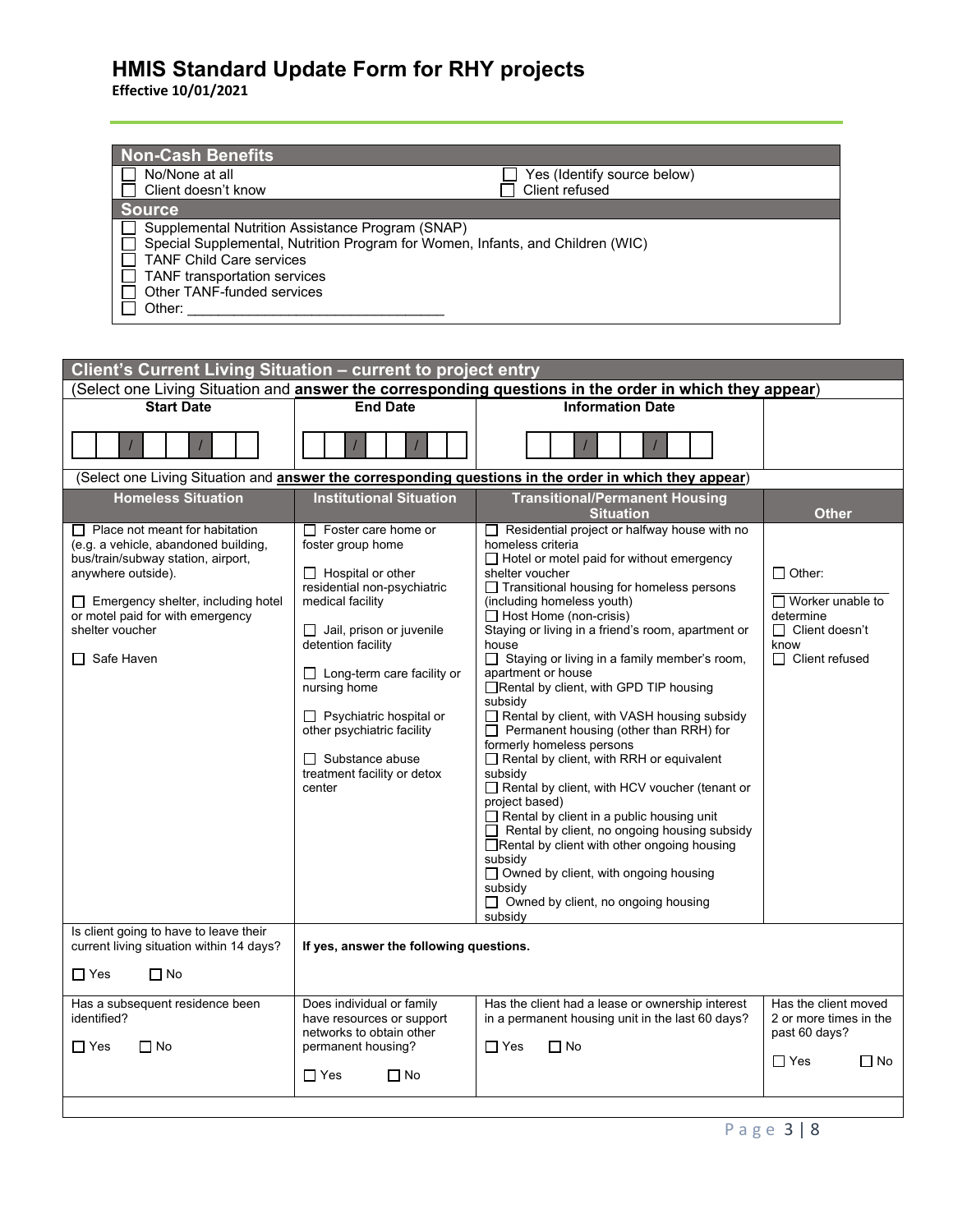| <b>Client's Prior Living Situation - Prior to Project Entry</b>                                                                                                                                                                                                                                                                  |                                                                                                                                                                                                                                                                                                                                                                                                                                                                                                                                |                                                                                                                                                                                                                                                                                                                                                                                                                                                                                                                                                                                                                                                                                                                                                                                                                                                                                                                                                                                                          |                                                        |  |  |
|----------------------------------------------------------------------------------------------------------------------------------------------------------------------------------------------------------------------------------------------------------------------------------------------------------------------------------|--------------------------------------------------------------------------------------------------------------------------------------------------------------------------------------------------------------------------------------------------------------------------------------------------------------------------------------------------------------------------------------------------------------------------------------------------------------------------------------------------------------------------------|----------------------------------------------------------------------------------------------------------------------------------------------------------------------------------------------------------------------------------------------------------------------------------------------------------------------------------------------------------------------------------------------------------------------------------------------------------------------------------------------------------------------------------------------------------------------------------------------------------------------------------------------------------------------------------------------------------------------------------------------------------------------------------------------------------------------------------------------------------------------------------------------------------------------------------------------------------------------------------------------------------|--------------------------------------------------------|--|--|
| (Select one Living Situation and answer the corresponding questions in the order in which they appear)                                                                                                                                                                                                                           |                                                                                                                                                                                                                                                                                                                                                                                                                                                                                                                                |                                                                                                                                                                                                                                                                                                                                                                                                                                                                                                                                                                                                                                                                                                                                                                                                                                                                                                                                                                                                          |                                                        |  |  |
| <b>Literally Homeless Situation</b>                                                                                                                                                                                                                                                                                              | <b>Institutional Situation</b>                                                                                                                                                                                                                                                                                                                                                                                                                                                                                                 | <b>Transitional/Permanent Housing</b><br><b>Situation</b>                                                                                                                                                                                                                                                                                                                                                                                                                                                                                                                                                                                                                                                                                                                                                                                                                                                                                                                                                | <b>Other</b>                                           |  |  |
| Place not meant for habitation<br>(e.g. a vehicle, abandoned building,<br>bus/train/subway station, airport,<br>anywhere outside).<br>$\Box$ Emergency shelter, including hotel<br>or motel paid for with emergency<br>shelter voucher<br>Safe Haven                                                                             | $\Box$ Foster care home or<br>foster group home<br>$\Box$ Hospital or other<br>residential non-psychiatric<br>medical facility<br>$\Box$ Jail, prison or juvenile<br>detention facility<br>$\Box$ Long-term care facility or<br>nursing home<br>$\Box$ Psychiatric hospital or<br>other psychiatric facility<br>$\Box$ Substance abuse<br>treatment facility or detox<br>center                                                                                                                                                | Residential project or halfway house with no<br>homeless criteria<br>$\Box$ Hotel or motel paid for without emergency<br>shelter voucher<br>□ Transitional housing for homeless persons<br>(including homeless youth)<br>$\Box$ Host Home (non-crisis)<br>Staying or living in a friend's room, apartment or<br>house<br>$\Box$ Staying or living in a family member's room,<br>apartment or house<br>□Rental by client, with GPD TIP housing<br>subsidy<br>Rental by client, with VASH housing subsidy<br>$\Box$ Permanent housing (other than RRH) for<br>formerly homeless persons<br>$\Box$ Rental by client, with RRH or equivalent<br>subsidy<br>Rental by client, with HCV voucher (tenant or<br>project based)<br>$\Box$ Rental by client in a public housing unit<br>Rental by client, no ongoing housing subsidy<br>Rental by client with other ongoing housing<br>subsidy<br>$\Box$ Owned by client, with ongoing housing<br>subsidy<br>$\Box$ Owned by client, no ongoing housing<br>subsidy | $\Box$ Client doesn't<br>know<br>$\Box$ Client refused |  |  |
| Length of Stay in Prior Living<br>Situation (i.e. the literally homeless<br>situation identified above)?<br>One night or less<br>Two to six nights<br>One week or more but less than<br>one month<br>$\Box$ One month or more but less than<br>90 days<br>$\Box$ 90 days or more but less than one<br>year<br>One year or longer | Length of Stay in Prior<br>Living Situation (i.e. the<br>institutional situation<br>identified above)?<br>One night or less<br>Two to six nights<br>$\Box$ One week or more but<br>less than one month<br>$\Box$ One month or more but<br>less than 90 days<br>$\Box$ 90 days or more but less<br>than one year<br>$\Box$ One year or longer<br>Did you stay in the<br>institutional situation less<br>than 90 days?<br>$\Box$ Yes (If YES - Complete<br>SECTION III)<br>$\Box$ No (If NO - End<br>Homeless History Interview) | Length of Stay in Prior Living Situation (i.e.<br>the housing situation identified above)<br>One night or less<br>Two to six nights<br>$\Box$<br>One week or more but less than one month<br>One month or more but less than 90 days<br>90 days or more but less than one year<br>One year or longer<br>Did you stay in the housing situation less<br>than 7 nights?<br>$\Box$ Yes (If YES - Complete SECTION III)<br>No (If NO - End Homeless History Interview)                                                                                                                                                                                                                                                                                                                                                                                                                                                                                                                                        | $\Box$ Client doesn't<br>know<br>$\Box$ Client refused |  |  |
| $\Box$ N/A<br>(Complete SECTION IV Below)                                                                                                                                                                                                                                                                                        | On the night before<br>entering the institutional<br>situation did you stay on<br>the streets, in emergency<br>shelter or a safe haven?<br>$\Box$ Yes (If YES - Complete<br>SECTION IV)<br>$\Box$ No (If NO – End<br>Homeless History Interview)                                                                                                                                                                                                                                                                               | On the night before entering the housing<br>situation did you stay on the streets, in<br>emergency shelter or a safe haven?<br>$\Box$ Yes (If YES – Complete SECTION IV)<br>$\Box$ No (If NO – End Homeless History Interview)                                                                                                                                                                                                                                                                                                                                                                                                                                                                                                                                                                                                                                                                                                                                                                           | $\Box$ Client doesn't<br>know<br>$\Box$ Client refused |  |  |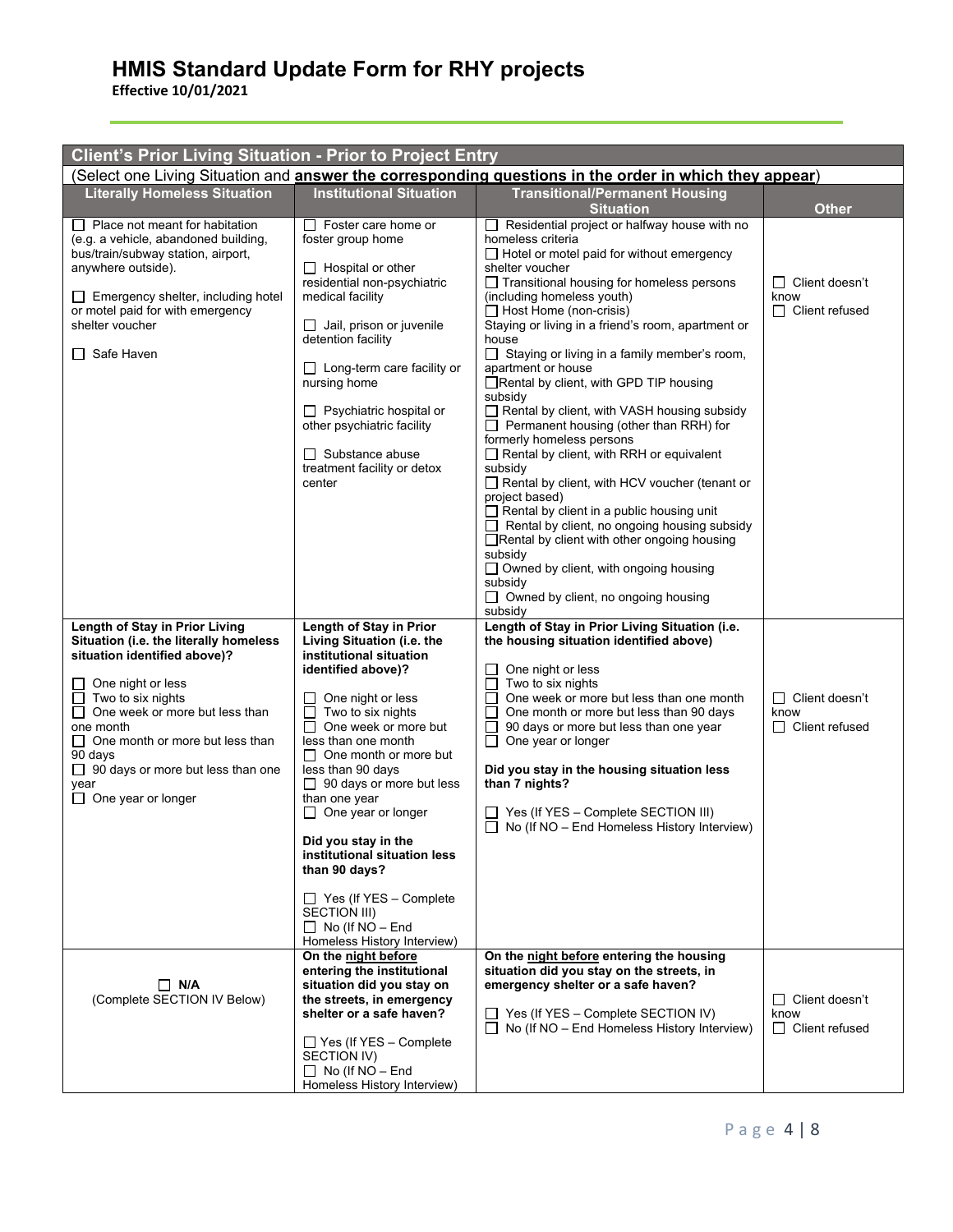| On the night before your previous stay, was that on the streets, in an<br>Emergency Shelter, or Safe Haven?<br>$\Box$ No<br>Yes                                                             | Approximate start of homelessness:                                                                    |  |  |
|---------------------------------------------------------------------------------------------------------------------------------------------------------------------------------------------|-------------------------------------------------------------------------------------------------------|--|--|
| Total number of times homeless on the street, in ES, or SH in the past<br>three years<br>Three times<br>$\Box$ One time<br>Two times<br>Client doesn't know<br>Client refused<br>Four times | Total number of months homeless on the street, in emergency shelter,<br>or SH in the past three years |  |  |

| <b>Domestic Violence</b>                                                       |                                       |  |  |  |
|--------------------------------------------------------------------------------|---------------------------------------|--|--|--|
| Are you, or have you been a survivor of domestic or intimate partner violence? |                                       |  |  |  |
| <b>No</b><br>Yes                                                               | Client doesn't know<br>Client         |  |  |  |
| refused                                                                        |                                       |  |  |  |
| If YES, how long ago did you have this experience?                             |                                       |  |  |  |
| Within the past 3 months                                                       | 1 year ago or more                    |  |  |  |
| 3 to 6 months ago                                                              | 6 months to 1 year ago                |  |  |  |
| Client doesn't know                                                            | <b>Client refused</b>                 |  |  |  |
|                                                                                |                                       |  |  |  |
| If Yes, are you currently fleeing?                                             |                                       |  |  |  |
| No                                                                             | Yes                                   |  |  |  |
| Client doesn't know                                                            | <b>Client refused</b>                 |  |  |  |
|                                                                                |                                       |  |  |  |
|                                                                                |                                       |  |  |  |
| <b>Zip Code of Last Permanent Address</b>                                      |                                       |  |  |  |
|                                                                                |                                       |  |  |  |
|                                                                                |                                       |  |  |  |
|                                                                                |                                       |  |  |  |
| In the last 2 years, have you lived anywhere                                   | Yes<br>No                             |  |  |  |
| other than this county/community?                                              | Client refused<br>Client doesn't know |  |  |  |
| Where did you move from?                                                       | A different Kentucky County           |  |  |  |
|                                                                                | Another part of the US                |  |  |  |
|                                                                                | Other                                 |  |  |  |
|                                                                                |                                       |  |  |  |
| If a different Kentucky County, please specify:                                |                                       |  |  |  |
|                                                                                |                                       |  |  |  |
| If Another part of the US, please specify state:                               |                                       |  |  |  |
|                                                                                |                                       |  |  |  |
|                                                                                |                                       |  |  |  |
| If other location, please specify:                                             |                                       |  |  |  |
|                                                                                |                                       |  |  |  |
| Did you have housing when you came to this                                     | Yes<br><b>No</b>                      |  |  |  |
| county/community?                                                              | Client refused<br>Client doesn't know |  |  |  |
| What is the primary reason you came to this                                    | Access to service and resources       |  |  |  |
| county/community?                                                              | Fleeing an abusive situation          |  |  |  |
|                                                                                | Job Opportunities                     |  |  |  |
| Other                                                                          |                                       |  |  |  |
|                                                                                |                                       |  |  |  |
|                                                                                | Client refused                        |  |  |  |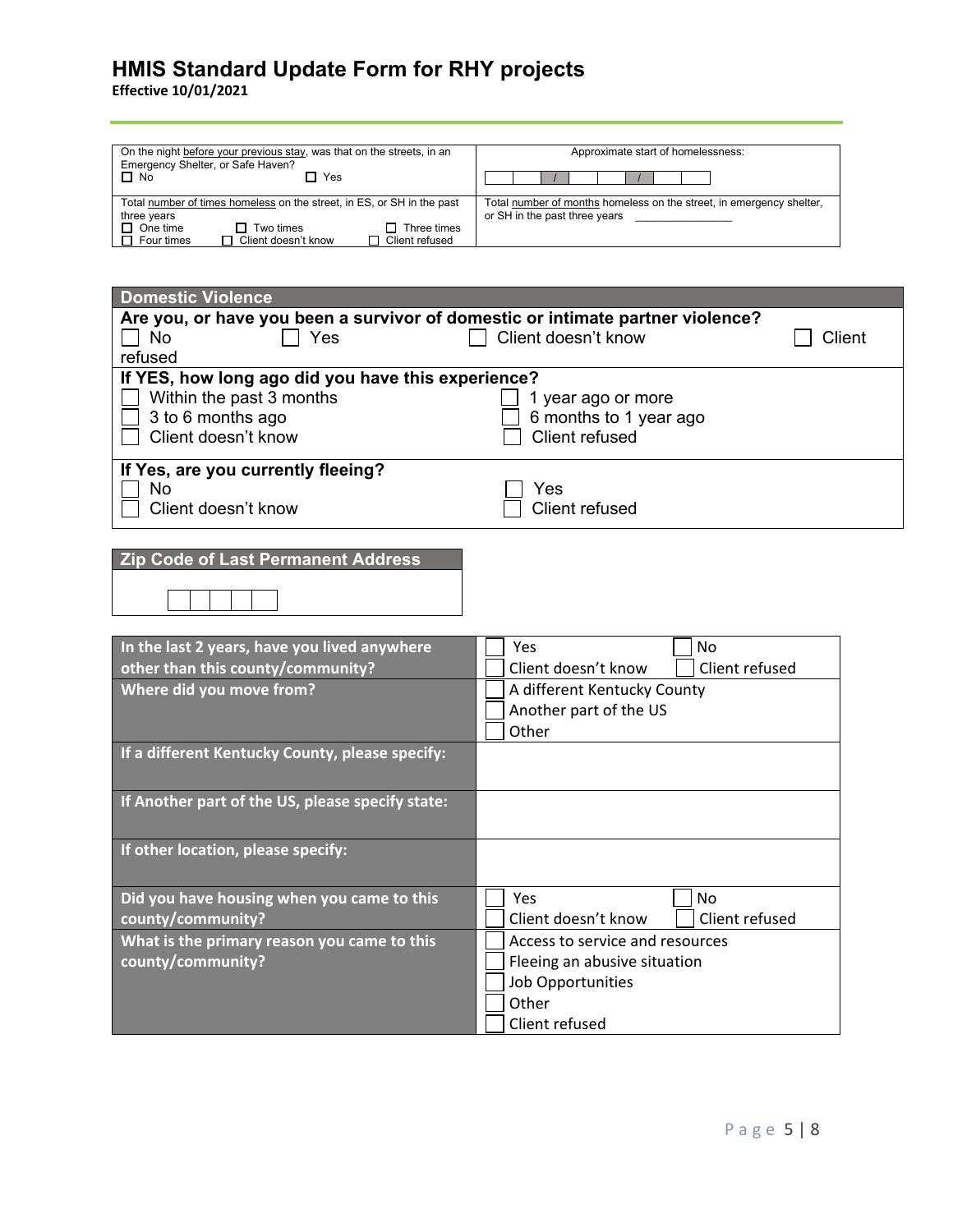**Effective 10/01/2021**

| <b>RHY Required Questions:</b>                                                                                  |                                                                                                                                                                                                                                                                                                                                                                                                   |
|-----------------------------------------------------------------------------------------------------------------|---------------------------------------------------------------------------------------------------------------------------------------------------------------------------------------------------------------------------------------------------------------------------------------------------------------------------------------------------------------------------------------------------|
| <b>Referral Source</b>                                                                                          | Self-Referral<br>Individual: Parent/Guardian/Relative/Friend/Foster<br>Parent/Other Individual<br><b>Outreach Project</b><br><b>Temporary Shelter</b><br><b>Residential Project</b><br>Hotline<br>Child Welfare/CPS<br>Juvenile Justice<br>Law Enforcement/Police<br><b>Mental Hospital</b><br>School<br><b>Other Organization</b><br>Client doesn't know<br>Client refused<br>Data not collected |
| Youth Eligible for RHY<br><b>Services</b>                                                                       | Yes<br>No                                                                                                                                                                                                                                                                                                                                                                                         |
| If No for "Youth Eligible<br>for RHY Services",<br><b>Reason why services</b><br>are not funded by BCP<br>grant | Out of Age range<br>Ward of the State - Immediate Reunification<br>Ward of the Criminal Justice System - Immediate Reunification<br>Other                                                                                                                                                                                                                                                         |
| If Yes, for "Youth<br><b>Eligible for RHY</b><br>Services", Runaway<br>youth                                    | <b>No</b><br>Yes<br>Data not collected<br>Client doesn't know                                                                                                                                                                                                                                                                                                                                     |
| <b>Sexual Orientation</b>                                                                                       | Heterosexual<br>Gay<br>Lesbian<br><b>Bisexual</b><br>Questioning/Unsure<br>Client doesn't know<br>Client refused                                                                                                                                                                                                                                                                                  |

#### **Education What is the highest level of school that you have completed?**<br>Less than Grade 5 Grade 5-6 Grades 7-8 Less than Grade 5 Grade 5-6 Grades 7-8 Grades 9-11 Grade 12/High School School program does not  $\Box$ Diploma have grade levels GED Some college<br>
□ GED Some college  $\Box$  $\Box$ Associate degree Bachelor's degree Graduate degree Vocational certification<br>  $\square$ Client doesn't know Client refused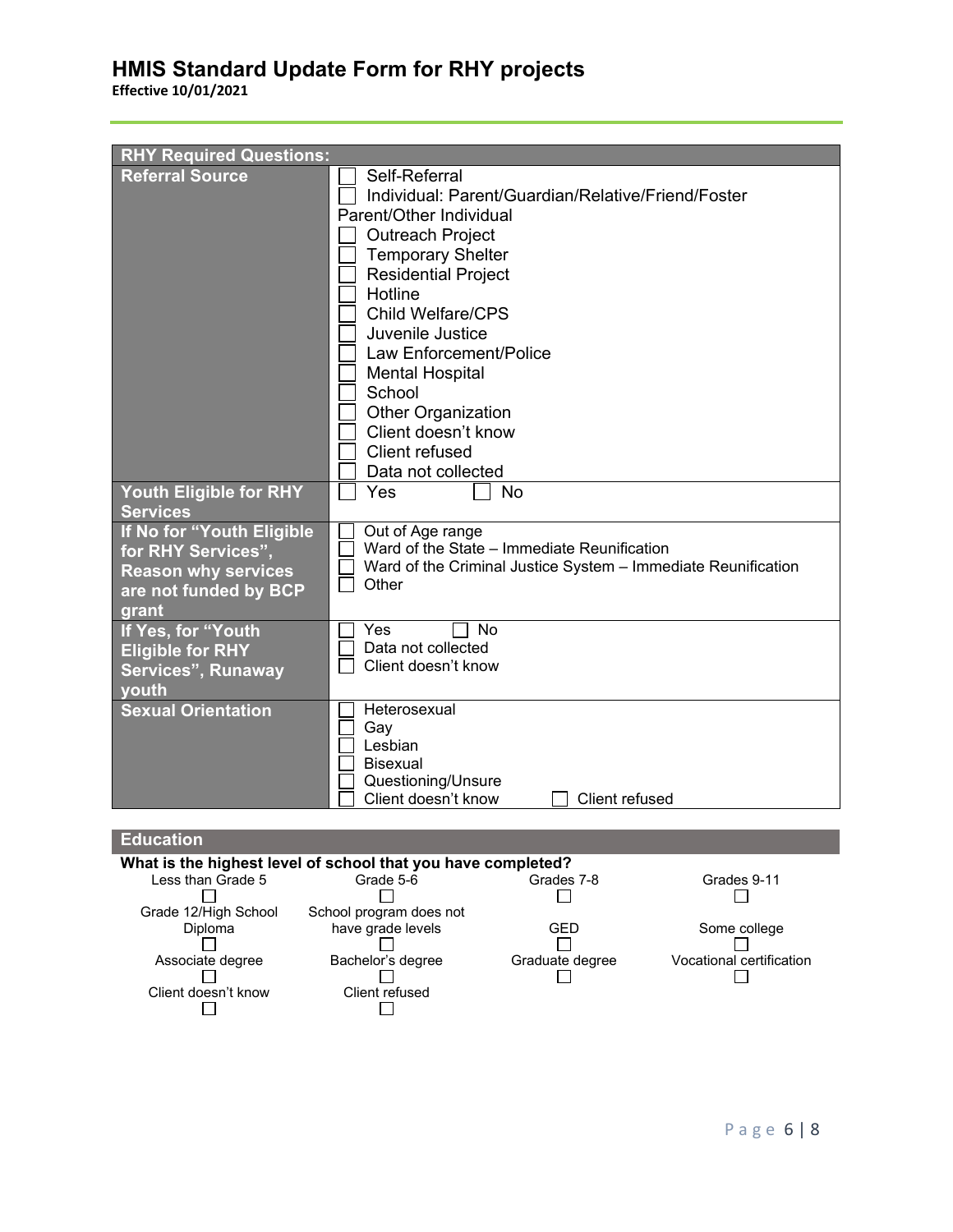| <b>School Status</b><br><b>Attending School</b>                           | <b>Attending School</b> | <b>Graduated High</b>                                     | Obtained GED             |                        | Dropped Out                               |  |  |
|---------------------------------------------------------------------------|-------------------------|-----------------------------------------------------------|--------------------------|------------------------|-------------------------------------------|--|--|
| Regularly                                                                 | Irregularly             | School                                                    |                          |                        |                                           |  |  |
| Suspended                                                                 | Expelled                | Client doesn't know                                       | Client refused           |                        | Data not collected                        |  |  |
| <b>Employment</b><br>Are you presently employed?                          |                         |                                                           |                          |                        |                                           |  |  |
| $\Box$ Yes<br>If employed, is this permanent, temporary or seasonal work? | $\Box$ No               | $\Box$ Client doesn't know                                |                          | Client refused         |                                           |  |  |
| Full-time<br>Data no collected<br>If No, why not Employed?                | Part-time               | Seasonal/sporadic (including day labor)                   |                          |                        |                                           |  |  |
| Looking for work                                                          | Unable to work          | Not Looking for work                                      |                          |                        | Data no collected                         |  |  |
|                                                                           |                         |                                                           |                          |                        |                                           |  |  |
| <b>Health Status</b><br><b>General Health Status</b>                      |                         |                                                           | Excellent                | Poor                   |                                           |  |  |
| <b>Dental Health Status</b>                                               |                         | Good<br>Fair                                              | Very good<br>Excellent   | Client refused<br>Poor | Client doesn't know<br>Data not collected |  |  |
|                                                                           |                         | Good<br>Fair                                              | Very good                | Client refused         | Client doesn't know<br>Data not collected |  |  |
| <b>Mental Health Status</b>                                               |                         | Good<br>Fair                                              | Excellent<br>Very good   | Poor<br>Client refused | Client doesn't know<br>Data not collected |  |  |
|                                                                           |                         |                                                           |                          |                        |                                           |  |  |
| Are you pregnant?                                                         |                         | Formerly a Ward of Child<br>Welfare/Foster Care Agency?   |                          |                        | Formerly Juvenile Justice System?         |  |  |
| Yes<br>$\blacksquare$                                                     | No<br>Yes               | No                                                        | $\overline{\phantom{a}}$ | Yes                    | No                                        |  |  |
| If yes, projected birth date                                              |                         | If yes, number of years or months (if<br>less than years) |                          | less than years)       | If yes, number of years or months (if     |  |  |
|                                                                           |                         |                                                           |                          |                        |                                           |  |  |
| <b>Family Critical Issues</b>                                             |                         |                                                           |                          |                        |                                           |  |  |
| Unemployment - Family member                                              |                         | Yes                                                       |                          | No                     | Client refused                            |  |  |
| Mental Health Disorder - Family member                                    |                         | Yes                                                       |                          | No                     | Client refused                            |  |  |
| Physical Disability - Family Member                                       |                         |                                                           | Yes<br>$\sim$            | No                     | Client refused                            |  |  |
| Alcohol or Substance Use Disorder - Family<br>Member                      |                         |                                                           | Yes                      | No                     | Client refused                            |  |  |
| Insufficient Income to Support Youth                                      |                         | Yes                                                       |                          | No                     | Client refused                            |  |  |
| Incarcerated Parent of Youth                                              |                         | Yes                                                       |                          | No                     | Client refused                            |  |  |